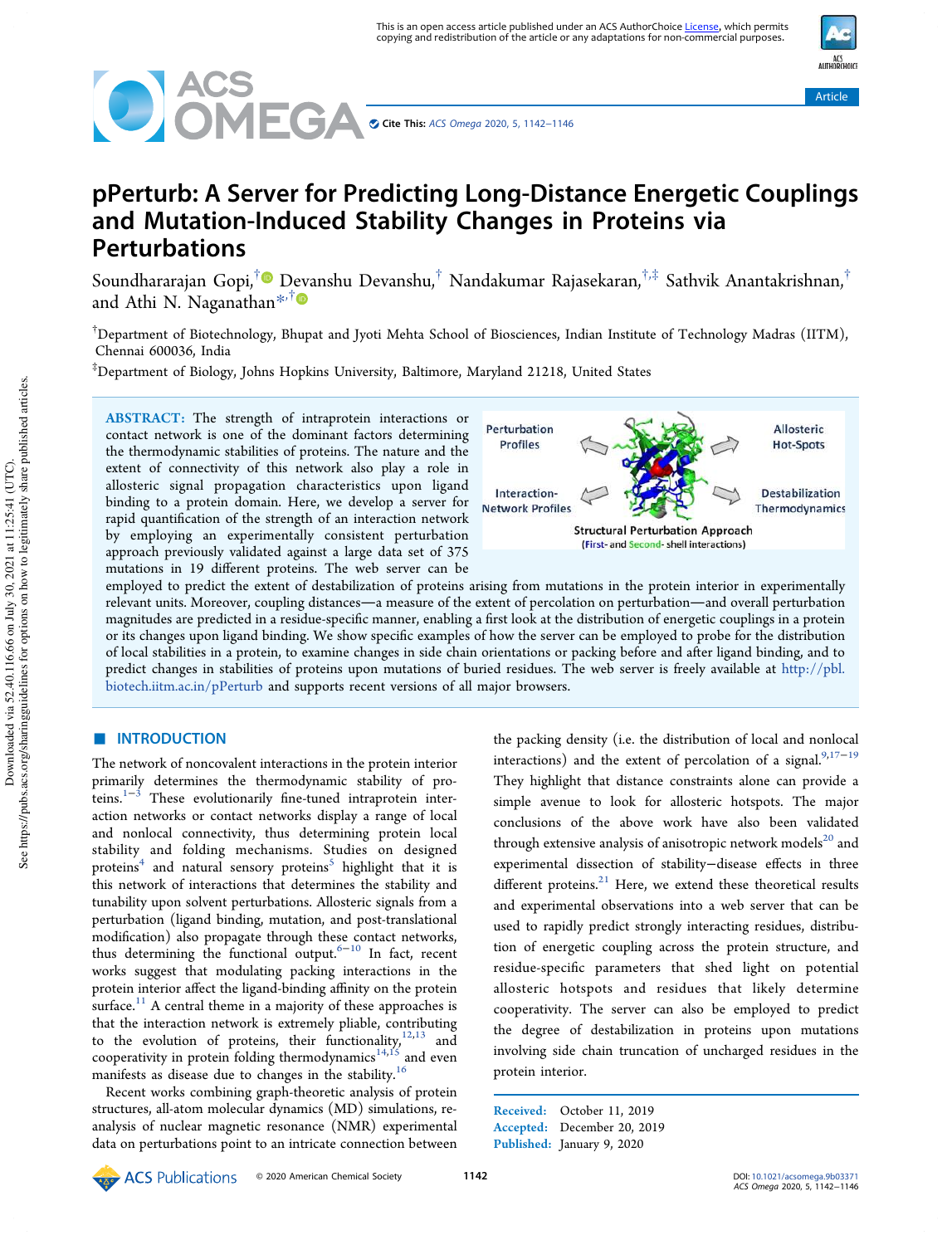

Figure 1. Flowchart depicting the organization of modules in the pPerturb web server. Once the protein structure is loaded into the server, perturbation profiles at the level of individual residues are generated for individual residues using eq 2, following which residue-specific parameters are provided for selected residues (perturbation profile) or all residues in the protein (interaction network profile). The residue-specific parameters are then colored on the protein structure to generate publication-quality images. Users can also request the prediction of changes in stability involving truncation mutations of uncharged residues wherein the mutational effects are introduced via eq 2. The model output can be downloaded as text files or high-resolution images.

# **COMPUTATIONAL METHODS**

Perturbation Protocol. Mutations in the interior of a protein are generally assumed to affect only the nearest neighbors (say, within 5−6 Å). However, analysis of MD simulations of several mutants of Ubiquitin suggest that the van der Waals (vdW) packing interactions are distinctly affected at positions 10−15 Å from the perturbed site, and hence the second shell of residues, but decay in an exponential manner. <sup>17</sup> A large-scale analysis of NMR data corroborates simulations and reveals that any mutational perturbation contributes to distinct changes in the chemical shift pattern (and thus the electronic environment) even at residues 10−20 Å from the side of perturbation, following a similar exponential pattern.<sup>18</sup> Inspired by this, we developed a simple relation that connects mutational effects to the strength of packing by recasting the van der Waals interaction energy  $(E_{vdW})$  in terms of the extent to which the first- and second-shell neighbors are affected  $(x_1$  and  $x_2$ , respectively) and the nature of the perturbation (i.e., whether V to A or I to A mutation, for example). $17$  These statements can be written in the form

$$
E_{\text{vdW}}^{\text{mut}(i,j)} = E_{\text{vdW}}^{\text{WT}(i,j)} (1 - x_1(1 - n_{\text{mut}}/n_{\text{WT}}))
$$
  
\n
$$
E_{\text{vdW}}^{\text{mut}(j,k)} = E_{\text{vdW}}^{\text{WT}(j,k)} (1 - x_2(1 - n_{\text{mut}}/n_{\text{WT}}))
$$
 (1)

Here,  $i$  is the mutated residue and  $j$  and  $k$  refer to the first- and second-shell neighbors, respectively. The nature of the perturbation is introduced via  $n_{\text{mut}}/n_{\text{WT}}$ , which corresponds to the ratio of the number of heavy atoms in the mutated residue to that in the wild-type (WT) residue. The van der Waals interaction energy per residue can be estimated either from statistical mechanical models or all-atom MD simulations, as shown before.<sup>17</sup> In this case, values for  $x_1$  and  $x_2$  were estimated by introducing the above relation into the Wako− Saitô−Muñoz−Eaton (WSME) statistical mechanical model<sup>22−24</sup> and varying both the interaction cutoff (4–6 Å for both first and second shells) and the magnitudes of  $x_1$  and  $x_2$  (0−1). By generating more than 100 000 unfolding curves for 375 mutants from 19 different proteins, we arrived at values of 0.5 and 0.2 for  $x_1$  and  $x_2$  (at equal 6 Å radius for first- and second-shell residues), respectively; this involved looking for consistency in three dimensions involving the slope of the plot

of experimental versus predicted change in stability  $(\Delta \Delta G)$ , mean absolute error (MAE), and the correlation coefficient.<sup>1</sup> Equation 1 can also be written in terms of contacts, Q, extracted from the contact map as

$$
\Delta Q_{i,j} = Q_{i,j}^{WT} x_1 (1 - n_{\text{Mut}} / n_{\text{WT}})
$$
  
\n
$$
\Delta Q_{j,k} = Q_{j,k}^{WT} x_2 (1 - n_{\text{Mut}} / n_{\text{WT}})
$$
\n(2)

where  $\Delta Q$  is the extracted perturbation. Equations 1 and 2 are directly related as the van der Waals interaction energy terms in eq 1 can be simply represented as the product of mean-field interaction energy and the number of pairwise atomic-level contacts (Q) between residue pairs and assuming that the mean-field interaction energy itself is not affected by the mutation. A residue-level contact map  $(Q$  terms in eq 2) can be constructed by counting the number of heavy-atom interactions between residues within a 6 Å spherical cutoff, which is conventionally done in nearly all  $G\overline{o}$ -type (nativecentric) models of protein folding. This equation alone captures the exponential pattern seen in experiments, thus attesting to its usefulness.<sup>19</sup> Equation 2 can be employed to perform in silico alanine-scanning mutagenesis to probe for the strength of the interaction network across different parts of the protein as recently performed on three proteins implicated in diseases.<sup>21</sup>

Web Server Description. The overall features of the pPerturb web server are depicted in Figure 1. Briefly, the server accepts PDB ID/file as input from the user (protein length, N  $\leq$  400) following which it perturbs specific residues or the entire protein based on the experimentally consistent empirical eqs 1 and 2. The perturbation involves truncation of side chains to alanine and in the case of alanine (glycine) to glycine (a virtual three-atom residue) while maintaining two shells of interaction around the perturbed site. The effect of perturbation (written as  $\Delta Q$ ) will be felt at a distance based on the extent to which the perturbed residue is connected to its immediate neighbors or the strength of the interaction network. The  $\Delta Q$  thus extracted is plotted as a function of distance from the perturbed site and fitted to an exponential function, thus providing an important parameter, the coupling distance,  $d_{\rm C}$ , that captures the extent to which the perturbation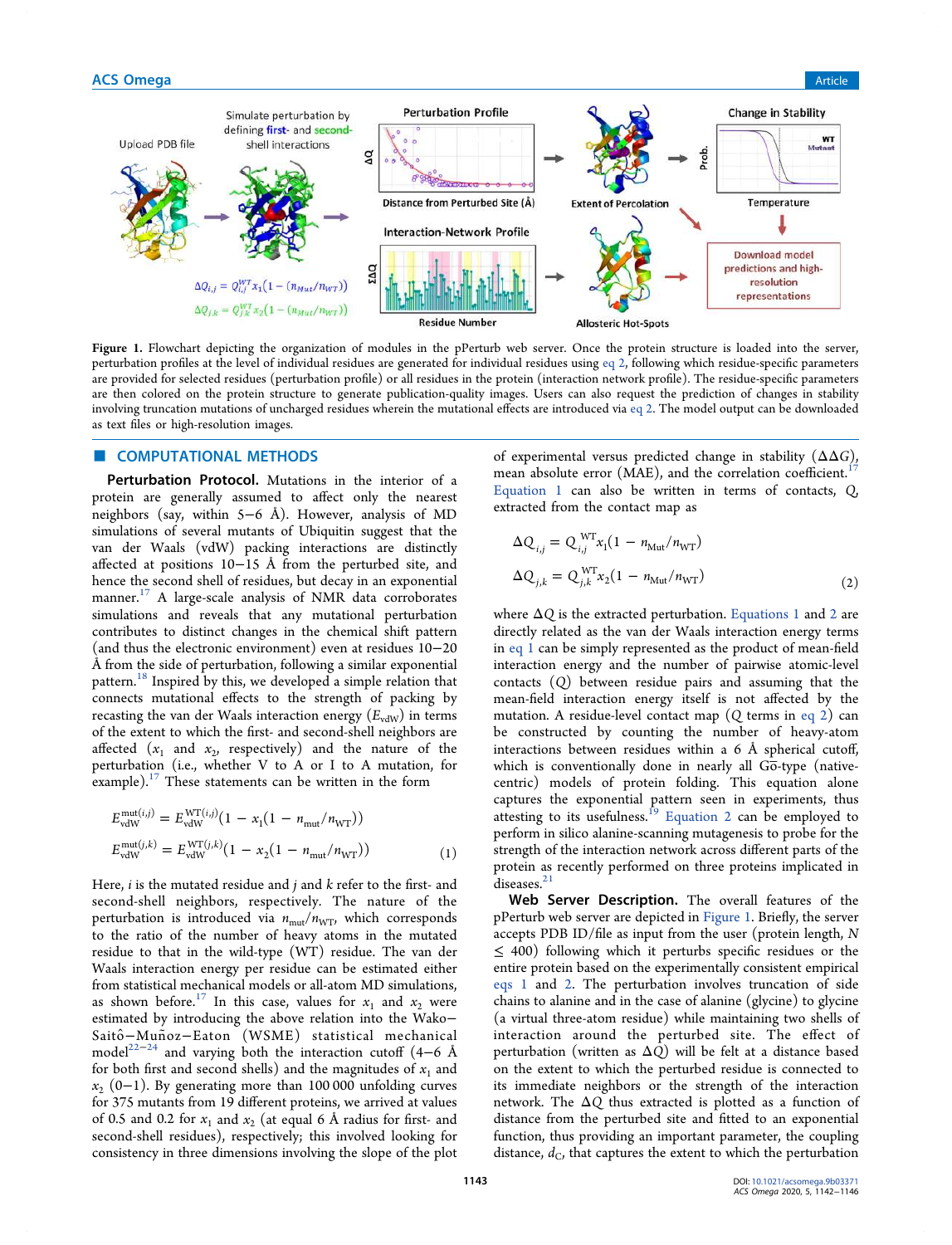has percolated (in a strict equilibrium sense) into the interaction network. The amplitude of the exponential function and the overall perturbation magnitude  $(\Sigma \Delta Q)$  provide additional information on the network features including the magnitude of perturbation and the number of interactions that are perturbed in the immediate neighborhood, respectively.<sup>19</sup> If specific regions of the structure are strongly coupled to each other, then the  $\sum \Delta Q$  will be larger and vice versa.<sup>9</sup> The output is generated in a rapid manner; for example, the results for a 400-residue protein can be generated in just ∼4 min.

The outputs from the server can be readily accessed as a text file or a graph. In addition to these, we map  $\sum \Delta Q$  and/or  $d_C$ on to the protein structure, enabling the download of publication-quality images in user-specified orientations, dimensions, and resolutions. These images afford a direct visualization of the residues that are affected upon mutation of a particular residue and can be particularly useful for biologists to understand mutational effects. Users can also input multimeric structures and perturb residues at the interface to explore the nonisotropic percolation of perturbations into the different subunits. It is also possible to compare the changes in intramolecular interaction networks of the same protein at two different states (for example, in the absence and presence of a ligand/cofactor) by uploading the respective protein structures. Following this, the user is given the option of predicting equilibrium unfolding curves from the Wako-Saitô-Muñoz-Eaton (WSME) model assuming an ensemble of  $2^N$  conformational states<sup>22−25</sup> for the truncation mutations involving uncharged residues. This method thus serves as a good starting point for identifying mutations that can precisely alter protein stabilities or to identify regions of structure that primarily contribute to thermodynamic stabilities. For mutations involving charged residues, the user is directed to our pStab web server for predicting changes in stabilities.<sup>2</sup>

# ■ RESULTS AND DISCUSSION

Visualization of Local Stability or Interaction Network Profiles. We take the challenging case of neurotensin receptor 1 (NTSR1, a G-protein coupled receptor (GPCR)) characterized by seven transmembrane helices (TM1−TM7, Figure 2A). Recent experimental studies point to an activation mechanism involving structural changes in TM5 and TM6.<sup>27</sup> To identify any intrinsic differences in packing density, the perturbation protocol was applied to all residues in the protein and the resulting total perturbation magnitude ( $\Sigma\Delta Q$ ) was mapped on to the structure. We employ  $\Sigma\Delta Q$  rather than  $d_C$ 



Figure 2. Structural model of GPCR NTSR1 (PDB 6OS9) without (panel A) and with ∑ΔQ mapped on to the structure (panel B). The structure in panel B is colored in the spectral scale between the two extremes of well-packed residues (red) and weakly packed residues (blue). Note the stretch of dark blue in the TM helices 5 and 6 pointing to weak packing.

as the former does not require recourse to fitting routines, thus reducing any error arising from potential nonexponential decays. The structure is colored in the spectral scale with red and blue representing strong and weak coupling, respectively. It can be seen that the color map of  $\Sigma\Delta Q$  is varied with the majority of the buried residues displaying strong coupling (red to green), while those on the lipid-exposed sites are weakly coupled (blue). Interestingly, we find that TM helices 5 and 6 are weakly coupled to the rest of the structure (not apparent in Figure 2A), thus suggesting that any early structural changes during unfolding or conformational transitions are potentially localized to these regions, in good agreement with experi $ments.<sup>2</sup>$ 

Structural Changes on Ligand Binding. Many proteins undergo minor or major structural changes on ligand binding, contributing to allosteric effects. Identifying regions that have undergone structural changes requires calculating root-meansquared deviation (RMSD), a parameter that is agnostic to whether a specific region transitions to a more strongly or weakly packed state on ligand binding. The pPerturb web server provides precisely this information while also accounting for second-shell effects, which we present in Figure 3 in terms of ligand binding to the proteins bACBP, phosphofructokinase  $(PFK)$ , and  $PDZ3.^{28-30}$  In each case, we color residues in the spectral scale and depending on whether residues pack stronger (red) or weaker (blue) on ligand binding, as calculated from  $\sum \Delta Q_{\rm b}$  –  $\sum \Delta Q_{\rm uv}$  where b and u stand for



Figure 3. Left column presents a superimposition of ligand/inhibitorunbound and -bound structures of the proteins bACBP (PDB ids 2ABD/1ACA for ligand-unbound and -bound states), PDZ3 (1BFE/ 1BE9), and PFK (3PFK/6PFK for inhibitor-unbound and -bound states) in gray and light brown, respectively. The overall RMSD values (including  $C_{\alpha}$  and side chain) between the bound (b) and unbound (u) forms are 2.3, 1.1, and 1.6 Å, respectively. The cartoons in the middle and right columns are colored in the spectral scale (red to blue as in the color bar provided) according to  $\sum \Delta Q_{\rm b} - \sum \Delta Q_{\rm u}$ . Spheres represent the  $C_{\alpha}$  atoms of specific residues whose difference in  $\sum \Delta Q$ fall in the extremes, with Z-score  $\geq 1$  in the middle column and Zscore ≤ −1 in the right column. Note that such vivid details in terms of packing differences (middle and right columns) cannot be extracted from structural superimposition alone (left column).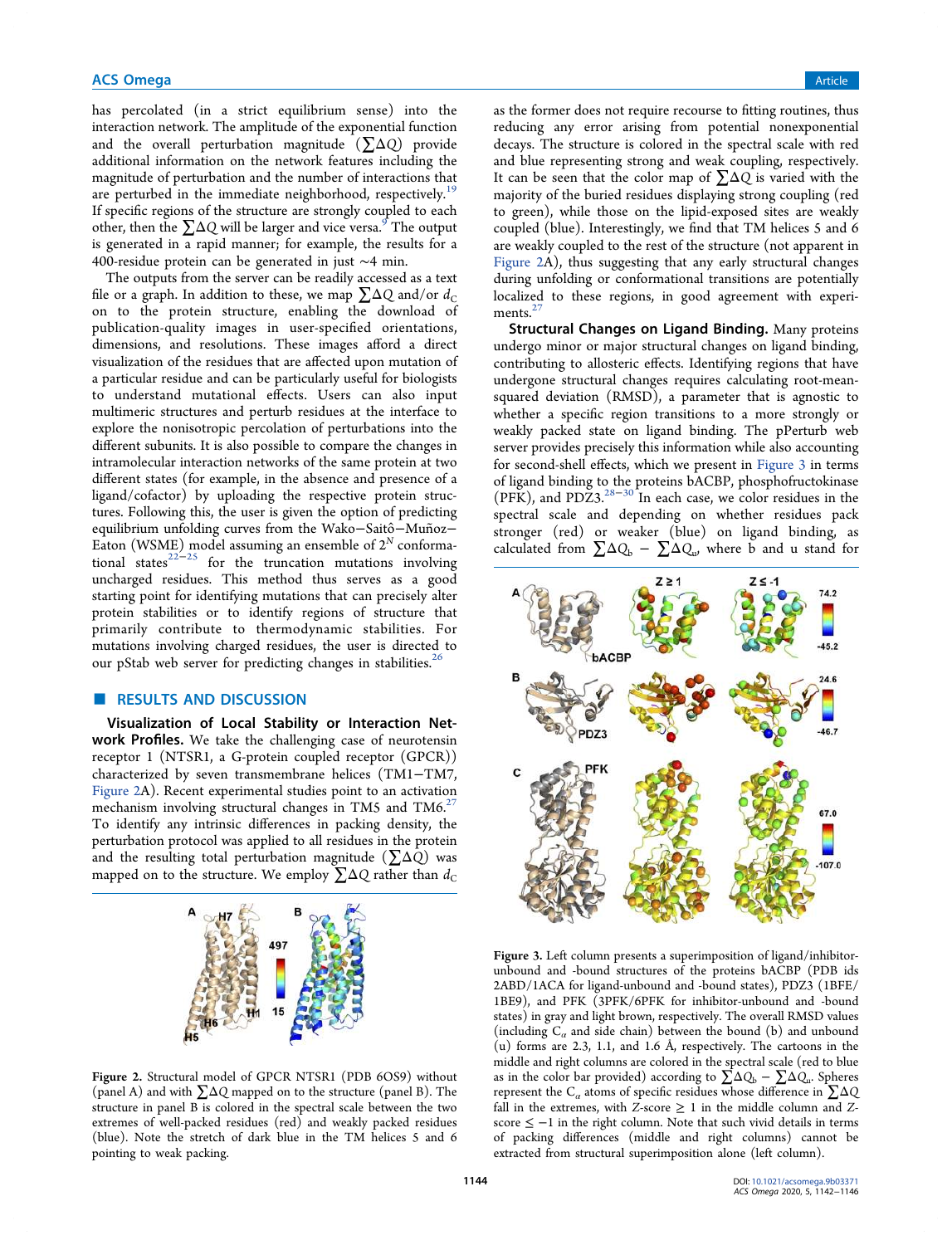ligand-bound and -unbound conformations of the protein, respectively. Perturbation analysis shows that that the packing of a large number of residues is affected by ligand binding in all of the three cases considered, in agreement with experiments on PDZ3.<sup>31</sup> In PDZ3, residues that exhibit high  $\Sigma \Delta Q$ difference or Z-scored ∑ΔQ values greater than 1 highlight a connection between the ligand-binding site (peptide colored in magenta in Figure 3B, middle column) and the phosphorylation site located at the helix-sheet overhang of PDZ3 (residue Y92), exactly as observed in experiments (note the red spheres in Figure 3B, middle column).<sup>32</sup> It is important to emphasize here that our approach does not provide any signal transduction routes but can hint at likely connectivity patterns based on which graph-theoretic tools can be employed to construct signal propagation paths. Moreover, the ligands are not considered in this analysis as ligand binding manifests as changes in packing or coupling, which we extract through perturbation of the conformation that the protein adopts on ligand binding.

Predicting Stability Changes on Truncation Mutations. Since the perturbation protocol relies on modulation of van der Waals interactions, it is straightforward to predict stability changes by introducing eq 1 into the WSME model, as discussed before. We had already shown that the changes in stabilities are predicted with a slope near 1 and a correlation coefficient of 0.7 for a database of  $375$  mutations.<sup>17</sup> In Figure 4,



Figure 4. (A) Structure of ubiquitin (1UBQ) highlighting the position of I30 (cyan) together with first- and second-shell neighbors in blue and green, respectively. (B) Unfolding curves predicted by the WSME model for mutations at position 30 at pH 7.0 and 20 mM ionic strength by employing a 6 Å heavy-atom contact cutoff including the nearest neighbors.

we show an illustrative example of the differences in stability arising from progressively weaker packing of  $I \rightarrow V \rightarrow A \rightarrow G$ mutations in Ubiquitin. The prediction of the WT and mutant unfolding curves takes just ∼2 min in the web server. The protocol involves adjusting the van der Waals interaction energy iteratively to reproduce the experimental melting temperature of the WT at the user-specified pH and ionic strength, following which the perturbation protocol (eq 1) is employed to generate unfolding curves of the mutants. The user is also provided an option of choosing between a uniform entropic penalty for all residues and an entropic penalty that depends on either the residue identity (for glycine and proline) or the presence in a specific secondary structure element (helix and strand versus coil).

## ■ **CONCLUSIONS**

We have developed a multifaceted web server that performs rapid alanine-scanning mutagenesis to probe for the strength of the interaction network accounting for both local and nonlocal interactions in an experimentally consistent manner. The

rapidity of the method enables simultaneous prediction of multiple residue-level parameters with implications in identifying pockets of residues that determine local stability and potential allosteric signal transduction paths and in predicting destabilization induced by mutations in the protein interior. The simplicity of our protocol, on the other hand, allows for a tremendous scope in the improvement of the web server to account for residue-specific energy terms and conformational entropy dependent on both the residue identity and secondary structure type.

# **E** AUTHOR INFORMATION

#### Corresponding Author

\*E-mail: athi@iitm.ac.in.

## ORCID<sup>®</sup>

Soundhararajan Gopi: 0000-0002-7511-2571 Athi N. Naganathan: 0000-0002-1655-7802

#### Author Contributions

The manuscript was written through the contributions of all authors. All authors have approved the final version of the manuscript.

## Funding

This work was supported by the grant BT/PR26099/BID/7/ 811/2017 to A.N.N. from the Department of Biotechnology, Ministry of Science and Technology, India.

### **Notes**

The authors declare no competing financial interest.

#### ■ ACKNOWLEDGMENTS

A.N.N. is a Wellcome Trust/DBT India Alliance Intermediate Fellow. S.G. acknowledges the Initiative for Biological Systems Engineering, IIT Madras, India for the IBSE Ph.D. Studentship.

#### ■ ABBREVIATIONS USED

WSME, Wako-Saitô−Muñoz-Eaton; NMR, nuclear magnetic resonance; PDB, protein data bank; GPCR, G-protein coupled receptor; MD, molecular dynamics; RMSD, root-meansquared deviation; vdW, van der Waals

## **ENDERGERIENCES**

(1) Baase, W. A.; Eriksson, A. E.; Zhang, X. J.; Heinz, D. W.; Sauer, U.; Blaber, M.; Baldwin, E. P.; Wozniak, J. A.; Matthews, B. W. Dissection of protein structure and folding by directed mutagenesis. Faraday Discuss. 1992, 93, 173−181.

(2) Eriksson, A. E.; Baase, W. A.; Zhang, X. J.; Heinz, D. W.; Blaber, M.; Baldwin, E. P.; Matthews, B. W. Response of a protein structure to cavity-creating mutations and its relation to the hydrophobic effect. Science 1992, 255, 178−183.

(3) Rocklin, G. J.; Chidyausiku, T. M.; Goreshnik, I.; Ford, A.; Houliston, S.; Lemak, A.; Carter, L.; Ravichandran, R.; Mulligan, V. K.; Chevalier, A.; Arrowsmith, C. H.; Baker, D. Global analysis of protein folding using massively parallel design, synthesis, and testing. Science 2017, 357, 168−175.

(4) Boyken, S. E.; Benhaim, M. A.; Busch, F.; Jia, M.; Bick, M. J.; Choi, H.; Klima, J. C.; Chen, Z.; Walkey, C.; Mileant, A.; Sahasrabuddhe, A.; Wei, K. Y.; Hodge, E. A.; Byron, S.; Quijano-Rubio, A.; Sankaran, B.; King, N. P.; Lippincott-Schwartz, J.; Wysocki, V. H.; Lee, K. K.; Baker, D. De novo design of tunable, pH-driven conformational changes. Science 2019, 364, 658−664.

(5) Narayan, A.; Gopi, S.; Fushman, D.; Naganathan, A. N. A binding cooperativity switch driven by synergistic structural swelling